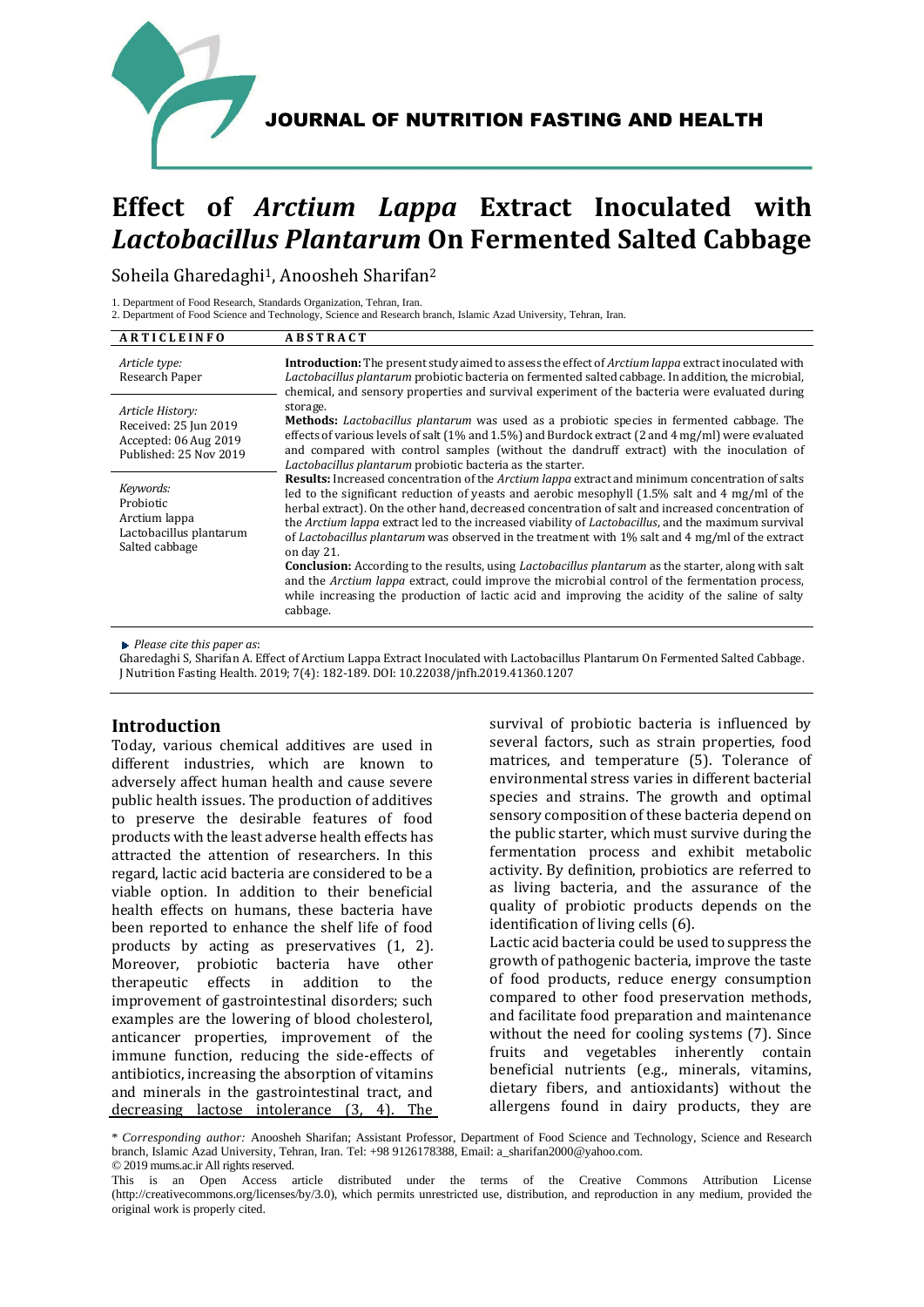JNFH

considered to be effective in the development of fermented and probiotic food products (8, 9).

Baba-adam (*Arctium lappa*) is a grassy plant belonging to the chicory strain. *Arctium lappa* is an indigenous plant originating from warm Asian regions, which has large green leaves. The chemical composition of *Arctium lappa* roots includes glycosides, flavonoids, tannins, volatile oil, and inulin. The seeds of this plant also contain a specific type of yellow oil with the bitter taste of linoleic acid and oleic acid. Use of *Arctium lappa* extracts has attracted attention owing to its remarkable antioxidant properties and synergistic effects with probiotic lactic acid bacteria (10).

Sauerkraut is a fermented cabbage product, which is considered to be a supplementary food product owing to its nutritional properties. The high nutritional value of this product and its better digestibility compared to raw cabbage have encouraged its production within the past two decades. Lactic acid is the dominant bacterium in the preparation of sauerkraut, which contains *Leuconostoc mesenteroides*, *Leuconostoc falks*, and *Lactobacillus plantarum* (2, 11).

*Lactobacillus plantarum* is an important strain of lactic bacteria, which has been detected in the brine of fermentation products. This active bacterium produces the required acidic lacquer for the protection of these products. In addition, use of appropriate *Lactobacillus plantarum* cultures and herbal extracts could increase the production of lactic acid and improve the microbial control of the process (12).

Several studies have indicated that fruits and vegetables could be a proper basis for the production of super supplemental probiotic products. In 2006, the analysis of the probiotics in olive demonstrated that using the probiotic strain of *Lactobacillus paracasei* as the primer culture in olive fermentation caused the probiotic strain to become predominant in fermentative olives through reducing the salt concentration from 8% to 4% and increasing the storage temperature from 4°C to 25°C (13). On the other hand, evaluation of the effects of inulin extracted from *Arctium lappa in-situ* confirmed the presence of *Arctium lappa* inulin, while the concentrations of *Bifidobacterium* and *Lactobacillus* were reported to increase significantly (P<0.05). Therefore, it could be concluded that the beneficial health effects were resulted from *Arctium lappa* inulin (14).

The present study aimed to improve the sensory and microbial properties of a final product using the *Arctium lappa* extract and probiotic bacteria. Furthermore, the effects of various concentrations of salt (1% and 1.5%) and *Arctium lappa* extract (2 and 4 mg/ml), along with the inoculation of *Lactobacillus plantarum* probiotic bacteria as the starter for the production of probiotic salted cabbage were evaluated. The microbial, chemical, and sensory properties (e.g., acidity, color, taste, and tissue) of salted cabbage and the survival of the probiotic bacteria were investigated during the storage of salted cabbage.

# **Materials and Methods**

The culture media of YGC, plate count agar (PCA), and De Man, Rogosa and Sharpe agar (MRS) were purchased from Merck Company (Merck, Germany). Double distilled water was used in all the experiments. The roots and leaves of *Arctium lappa* were obtained from the Medicinal Plants Department of the Ministry of Tehran Agricultural Jihad Institute, Iran. Additionally, *Lactobacillus* ATCC 6935 was provided by the Microbiology Laboratory of Tehran University, Iran. White leaves of cabbage were purchased from the suburbs of Tehran.

# *Preparation of Arctium lappa and Herbal Extract*

The roots of *Arctium lappa* were collected from a field of medicinal plants at Tehran Agricultural Jihad Institute and placed in a freezer bag until processing. The plant samples were powdered using a mixer and poured into a container. Afterwards, the powder was pre-wetted with the desired solvent, and 96% ethanol was added to the container in order to cover the entire samples, which were locked and placed in a shaker for 72 hours. Following that, the samples were filtered, and the solvent was completely removed from the extract using a rotary device with evaporating aid.

#### *Preparation of Salt Brine*

In order to prepare the salt water, sodium chloride and distilled water were used. Afterwards, the brine was autoclaved in falcon tubes with a constant volume ratio, and the cabbage samples were added to a constant weight ratio in sterilized conditions.

### *Preparation of Probiotic Bacterial Suspension*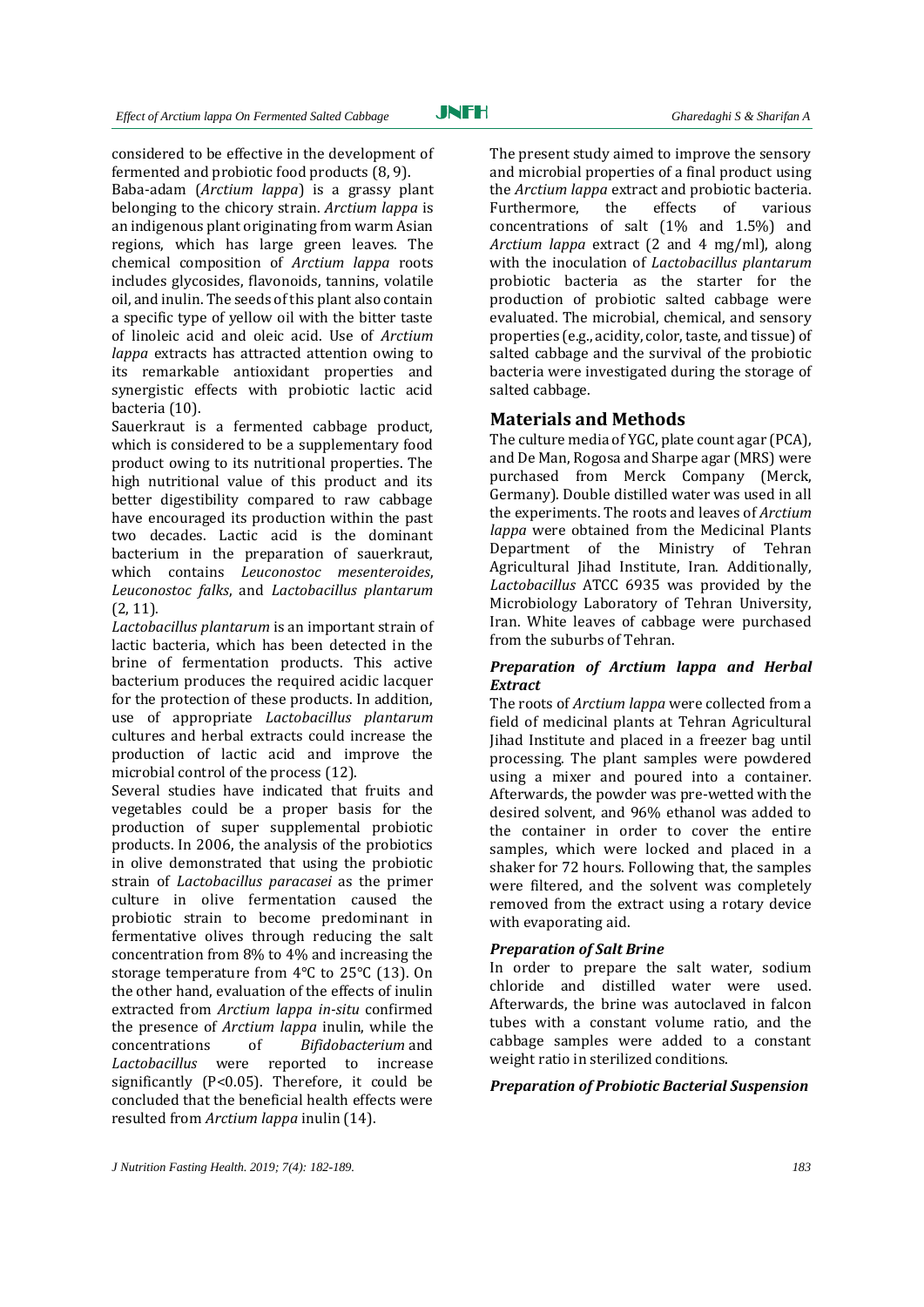The strains of *Lactobacillus plantarum* were used in the present study. The probiotic bacterial suspension was activated by incubation at the temperature of 37°C for 48 hours before it was added to the fermented Sauerkraut. Initially, microbial living cells were separated through biomass centrifugation (Haniel, South Korea) at 5,000 grams for 15 minutes at the temperature of 4°C. Afterwards, each of the activated probiotic strains in the main volume of salted water was added to the shredded cabbage samples. The concentrations of salt (1% and 1.5%) and *Arctium lappa* roots (2 and 4 mg/ml) were applied for 21 days in the mentioned conditions (15).

|  | <b>Table 1. Formulation of Sauerkraut Production</b> |
|--|------------------------------------------------------|
|--|------------------------------------------------------|

#### *Sampling*

The fermentation of Sauerkraut was performed in a small glass container using 1 and 1.5 grams of salt and 2 and 4 mg/ml of *Arctium lappa* root extract with 69.5 grams of chopped cabbage using the auto-fermentation method. *Lactobacillus plantarum* cells were activated and inoculated into the salted cabbage, and the fermentation process was performed for one week at the temperature of 24°C. Following that, the samples were preserved at room temperature for 21 days. Table 1 shows the compounds of the prepared samples.

| <b>Samples</b> |          | Compounds           |  |
|----------------|----------|---------------------|--|
|                | Salt (g) | <b>Root Extract</b> |  |
| Control        |          |                     |  |
| <b>T1</b>      |          |                     |  |
| <b>T2</b>      |          | 4                   |  |
| T <sub>3</sub> | 1.5      |                     |  |
| <b>T4</b>      | 1.5      | д                   |  |

### *Microbial Analysis during Fermentation*

The microbial analysis in the salted water samples was performed one day after fermentation and on day 21 when the fermentation process was complete. At the next stage, ml of brine solution (1 ml) was added to 9 ml in sterilized conditions, and fractional dilutions were carried out in a diluted solution (16). Following that, 0.01 mM of diluent solution was cultivated on the surface cultivation environment of the MRS agar. Yeast counting was performed in three replicates using a pour plate on the MRS glucose media chloramphenicol agar. The counting was carried out three days after fermentation. Cultivation on the YGC agar containing antibiotic chloramphenicol was performed in order to analyze the mold count in the species of *Saccharomyces*, *Rhodotorula*, *Candida*, *Kluyveromyces*, *Saccharomyces*, and *Aspergillus* (17).

# *Chemical Measurements Acidity*

At this stage, five milliliters of the Sauerkraut extract was added to distilled water, and titration was performed using sodium chloride (0.1 N), and the results were expressed as the percentage of the lactic acid bacteria (18).

### *Sensory Evaluation*

A panel of semi-trained experts evaluated the sensory properties of the probiotic salted cabbage samples, such as the color, flavor, and general acceptability. The tests in this regard were performed under similar light and temperature conditions. In order to prevent odor interference during the evaluation, some coffee was used before each olfactory experiment. In the multiple comparison tests, the treatments were assigned to the members of the sensory group using specific codes, and the groups were asked to compare the samples and respond to the questions in the prepared questionnaire, in which the scores of four and five denoted good and excellent treatment, respectively, while average treatment was scored three, and poor and extremely poor treatments were scored one and two, respectively (19).

# *Statistical Analysis*

Data analysis was performed in SPSS version 18. The quantitative data were analyzed using chemical tests were applied after data normalization and control analysis of the variance. In addition, the comparison of means was carried out at the significance level of 5% using Duncan's test (7).

# **Results**

# *Lactobacillus plantarum Survival*

The trend of changes was evaluated in the bacterial count (*Lactobacillus plantarum*) in the samples containing various concentrations of the herbal extract and control samples on day 21.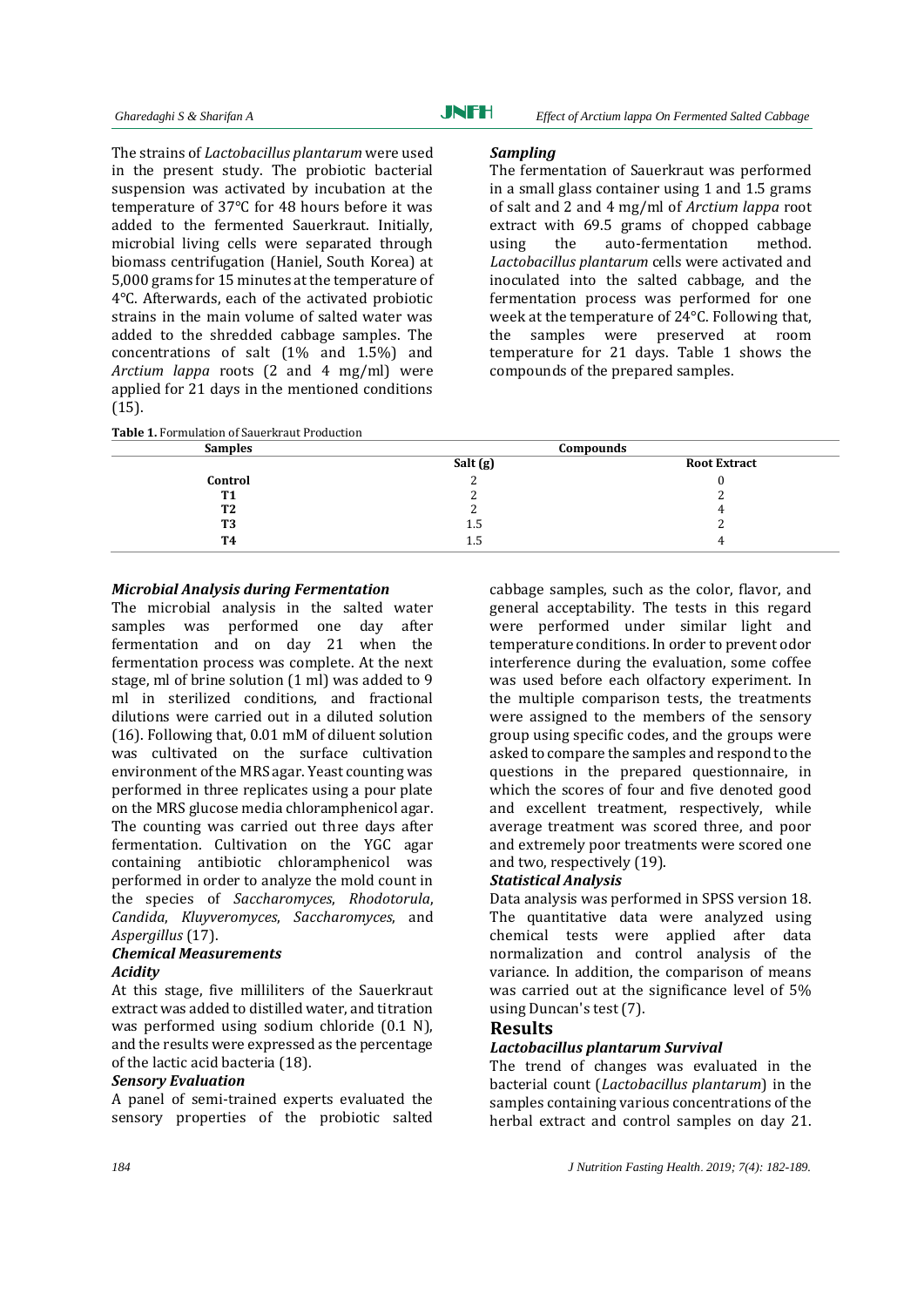JNFH

The maximum bacterial count was observed on day seven of the experiment (completion of the fermentation process) (Figure 1).

On day 21 of preservation, treatments two and four showed higher percentage of the *Arctium lappa* extract and larger number of the surviving *Lactobacillus*. In the control samples, the number of the surviving bacteria decreased significantly (P<0.05). At various concentrations of the herbal extract, the survival of the bacteria had a significant difference compared to the control samples. In most of the samples, the addition of the herbal extract was observed to improve the survival of the bacteria.



**Figure 1***. Lactobacillus plantarum* Survival in Fermented Probiotic Cabbage with and without Herbal Extract at Various Times *Yeast Count* 

As is depicted in Figure 2, no significant difference was observed between the samples of probiotic Sauerkraut in terms of yeast count on the first day of storage. On the first day, the population of yeasts in all the treatments was

lowest during fermentation and storage, while these levels increased significantly in all the samples. On the other hand, the yeast count on the YGC culture medium was considered statistically significant in each treatment on a specific fermentation day (P<0.05).



**Figure 2.** Yeast Count in Probiotic Fermented Cabbage with and without Herbal Extract at Various Times

During days 1-7 of fermentation, the yeast population in all the treatments increased significantly, and this trend was followed by a gradual reduction. On day seven, the yeast population in the samples with 4 mg/ml of the *Arctium lappa* extract was observed to be lower compared to the other samples. In general, the samples without the inoculum and extract of *Arctium lappa* (control) had highest yeast count during fermentation.

#### *Aerobic Mesophilic Bacteria Count*

As is shown in Figure 3, no significant difference was observed between the specimens of probiotic Sauerkraut in terms of the probiotic Sauerkraut count on the first day. According to the statistical analysis, the aerobic mesophilic bacteria were significantly different during fermentation. On the first day, the population of aerobic mesophilic bacteria in all the treatments was lowest, while on day seven, the treatments containing 4 mg/ml of the herbal extract had minimum levels of mesophilic bacteria compared to the other treatments.

The largest population of the mesophilic bacteria was observed on day four in all the treatments. In general, a significant difference was denoted in this regard on day eight due to the pasteurization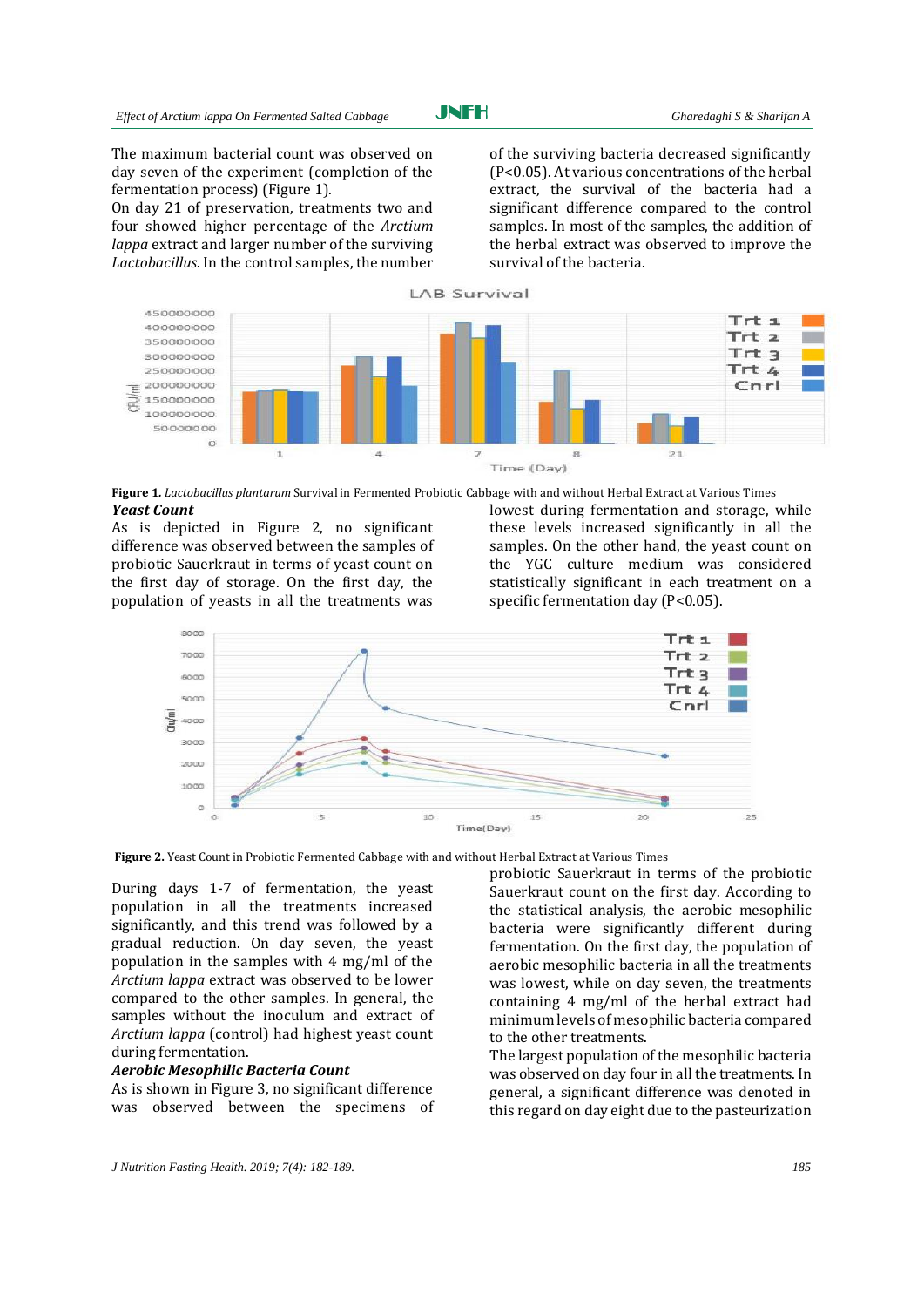process and noticeable effect of the herbal extract concentration and salt on the reduction of bacteria. In addition, the bacterial population decreased on day 21, and the optimal treatment for the mesophilic bacterial population was

observed in the treatments with 1.5% of salt with 4 mg/ml of the herbal extract and 1% of salt with 4 mg/ml of the herbal extract.



**Figure 3.** Aerobic Mesophilic Bacterial Count in Fermentative Probiotic Cabbage with Herbal Extract and without Herbal Extract at Various Times

**Acidity Acidity Acidity Acidity Acidity Acidity Acidity Acidity Acidity Acidity Acidity Acidity Acidity Acidity Acidity Acidity Acidity Acidity Acidity Acidity Acidity Acidity A** probiotic Sauerkraut based on the significance of various times in different treatments.



**Figure 4.** Acidity Changes in Probiotic Fermented Cabbage with and without Herbal Extract at Various Times

According to the obtained results, the acidity values of the probiotic cabbage samples increased significantly during storage, with the maximum acidity denoted in the treatment with 1.5% of salt and 4% of the herbal extract and minimum acidity observed in the control samples. At all the concentrations of the herbal extract, the acidity of the samples increased with the increased shelf life. In fact, the growth of the probiotic bacteria increased acidity due to the production of organic acids.

#### *Sensory Analysis*

As is depicted in Figure 5, samples two and four had the highest score compared to the other samples on the third day, while no significant difference was observed between treatments one and three (P<0.05). On the other hand, the control sample had the lowest score compared to the other samples. On all the days of the experiment, treatments two and four had the highest score in terms of total acceptance, while the control sample was reported to be nonconsumable on day 21. According to the information in Table 2, the control treatment had the lowest score, while treatment four (1.5% of salt and 4 mg/ml of the herbal extract) had the highest score during the experiment compared to the other treatments.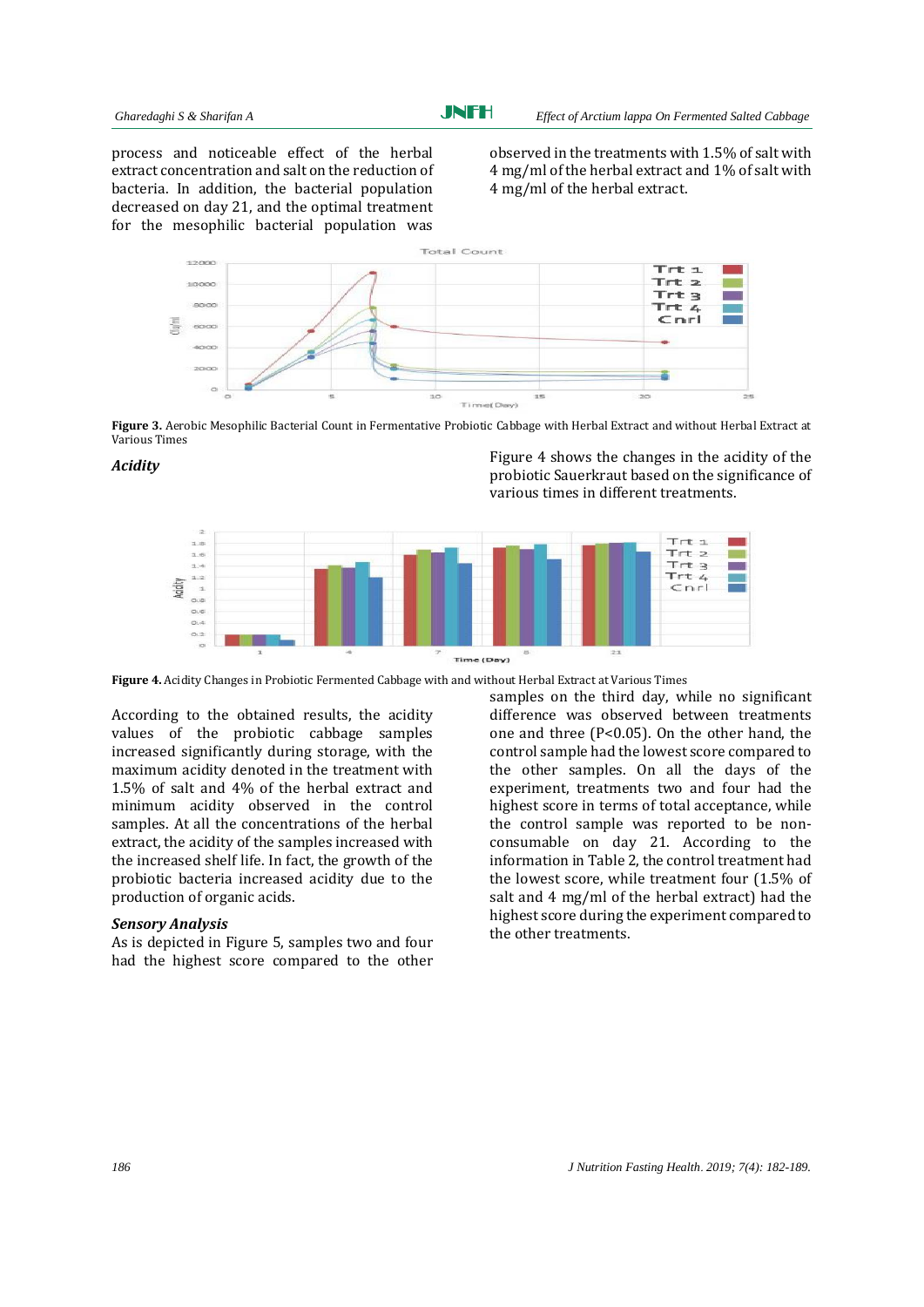Rahimlou M *et al Reduction of Muscle Injuries by Amino Acid Supplementation* 



JNFH

**Figure 5.** Total Acceptance Index of Probiotic Fermented Cabbage with and without Herbal Extract at Various Times

|                  | <b>Desirability</b>          | 0dor                         | <b>Taste</b>                 | Color                        |
|------------------|------------------------------|------------------------------|------------------------------|------------------------------|
| Trt 1            | $3.72 \pm 0.89$ <sup>a</sup> | $3.78 \pm 1.02$ <sup>a</sup> | $3.77 \pm 0.97$ <sup>a</sup> | $3.50 \pm 0.76$ <sup>a</sup> |
| Trt 2            | $3.80 \pm 0.19$ <sup>a</sup> | $3.92 \pm 0.63$ <sup>a</sup> | $3.91 \pm 0.61$ <sup>a</sup> | $3.78 \pm 0.37$ <sup>a</sup> |
| Trt <sub>3</sub> | $3.75 \pm 0.32$ <sup>a</sup> | $3.88 \pm 0.49$ <sup>a</sup> | $3.93 \pm 0.48$ <sup>a</sup> | $3.87 \pm 0.72$ <sup>a</sup> |
| Trt 4            | $3.92 \pm 0.54$ <sup>a</sup> | $4.01 \pm 0.43$ <sup>a</sup> | $4.02 \pm 0.49$ <sup>a</sup> | $4.00 \pm 0.15$ <sup>a</sup> |
| Trt 5            | $2.32 \pm 0.27$ <sup>a</sup> | $2.90 \pm 0.52$ <sup>a</sup> | $2.22 \pm 0.56$ <sup>a</sup> | $2.78 \pm 1.06^a$            |

*<sup>a</sup>Means with different letters indicate significant differences (P≤0.05)*

# **Discussion**

In the present study, probiotic bacteria were selected due to their high resistance to acidic conditions. These bacteria are able to metabolize sugar and produce small concentrations of organic acid, thereby resulting in increased acidity (20). According to the findings of the current research, pasteurization on day eight of the experiment resulted in the more significant effect of the *Arctium lappa* extract on the samples. In addition, the salt and herbal extract concentrations had significant effects on the survival of *Lactobacillus plantarum* (21). *Lactobasilus plantarum* could survive until the end of the process, and this finding is consistent with the results of the previous studies in this regard (15, 22). On the other hand, the samples containing the *Arctium lappa* extract preserved more *Lactobacillus plantarum* in the product, which could be due to the removal of other microbes to achieve antibacterial effects (23).

With regard to the yeast count, it could be stated that along with the bacteria, lactic acid was detected throughout fermentation in the present study, which is consistent with the findings of Quintana (24). The addition of the *Arctium lappa* extract stimulated the metabolic activity of the starter and increased acidity. Furthermore, the *Arctium lappa* extract changed the media to an acidic environment. As a result, the samples had higher acidity due to microbial activity, as well as higher acid metabolites and probiotic bacterial activity during storage (25). In another study in

this regard, it has been reported that the addition of a plant containing inulin to probiotic yogurt could increase the production of lactic acid, decrease the fermentation time, and increase acidity (26).

Previous studies have investigated the effects of *Lactobacillus plantarum* on the properties of probiotic dough during refrigerated storage, demonstrating that the acidity of probiotic dough was higher compared to the control samples due to the presence of *Lactobacillus*, which in turn increased acidity (27).

In the present study, the addition of the *Arctium lappa* extract to the fermented cabbage stimulated the premier bacteria, thereby increasing acid production (28). In a similar study, evaluation of the effects of spice and salt on the fermentation of a type of sausage indicated that spice could increase the fermentation rate, and the samples containing 2% and 3% of salt were superior to the other samples in terms of fermentation, texture, color, and taste (19). The findings of the mentioned research also denoted that increasing the concentration of oregano from 0.5 to 8 gr/l induced *Lactobacillus plantarum*, thereby increasing acid production in the samples (29). Another research in this regard assessed the production of probiotic peach juice using three probiotics, including *Lactobacillus plantarum*, *Lactobacillus delbrueckii*, and *Lactobacillus casei*. According to the findings, the highest acidity during fermentation was induced by *Lactobacillus delbrueckii* (30). Similar results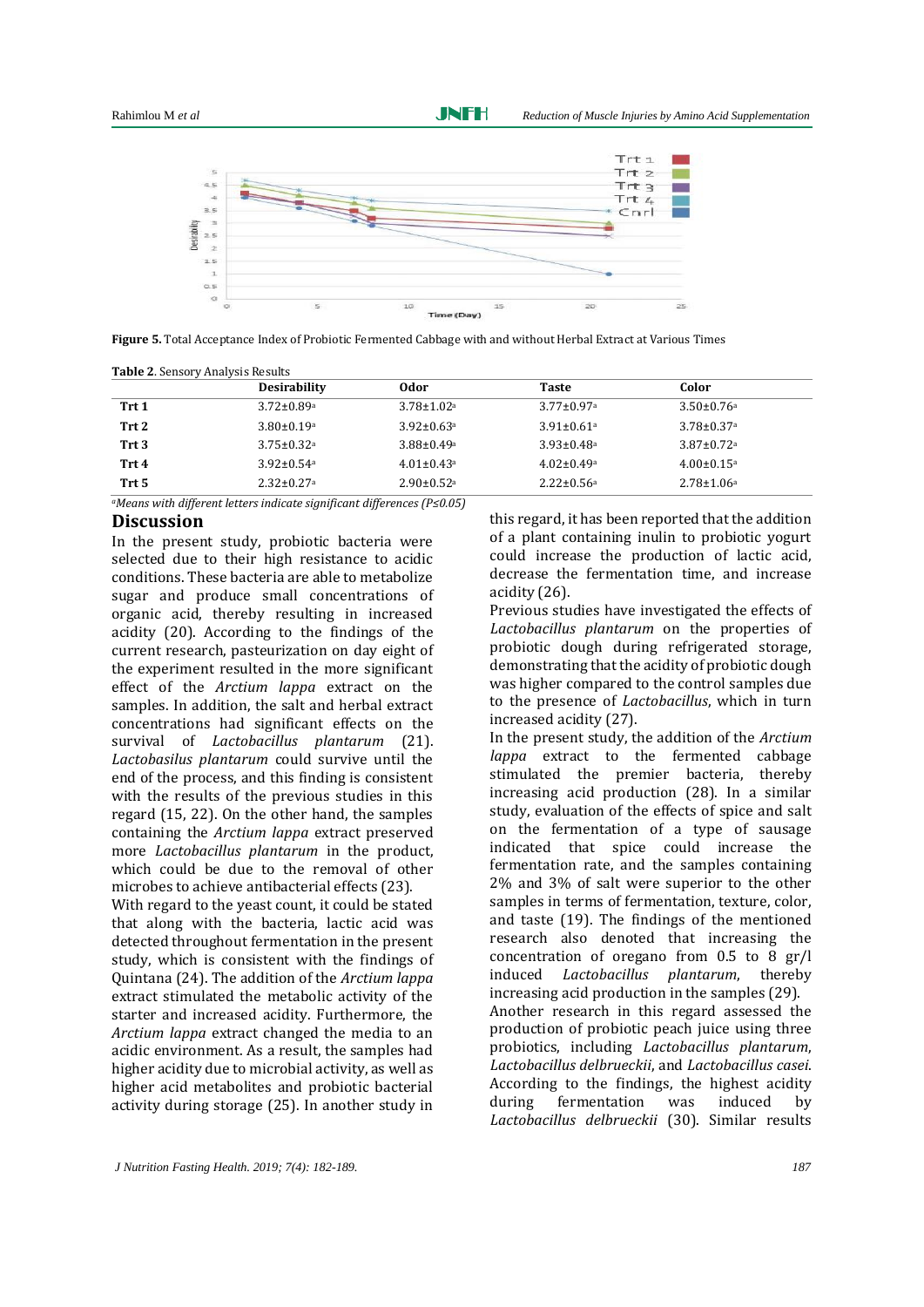have been reported in case of beetroot juice containing *Lactobacillus acidophilus*, and acidity was higher compared to the control samples (31).

# **Conclusion**

According to the results, probiotic bacteria used carbohydrates for the production of organic acids, thereby increasing acidity. Therefore, it could be concluded that *Lactobacillus plantarum* affected the sensory properties of salty cabbage. The optimal results in this regard were observed in the treatment with 1% of salt and 4 mg/ml of the herbal extract on day 21.

# **Acknowledgements**

Hereby, we extend our gratitude to the Science and Research Branch of the Islamic Azad University in Tehran, Iran for assisting us in this research project.

# **References**

1. ZaiXiang L, HongXin W, DanXi W, Yan Z. Preparation of inulin and phenols-rich dietary fiber powder from burdock root. Carbohydr Polym. 2009; 78(4): 666-71. 2. Roberts J. Development of sauerkraut blends to stimulate the market and the senses. In: Proceedings (NY): Delmar Publishers; 2002.

3. Gupta V, Garg R. Probiotics. Indian J Med Microbiol. 2009; 27(3): 202-9.

4. Panagou EZ, Schillinger U, Franz CM, Nychas GJ. Microbiological and biochemical profile of cv. Conservolea naturally black olives during controlled fermentation with selected strains of lactic acid bacteria. Food Microbiol. 2008; 25(2): 348-58.

5. Wang CY, Lin PR, Shyu YT. Probiotic properties of *Lactobacillus* strains isolated from the feces of breast-fed infants and Taiwanese pickled cabbage. Anaerobe. 2010; 16(6): 578–85.

6. Seddik HA, Bendali F, Gancel F, Fliss I, Spano G, Drider D. Lactobacillus plantarum and its probiotic and food potentialities. Probiotics Antimicrob Proteins. 2017; 9(2):111–22.

7. [Massoud](https://onlinelibrary.wiley.com/action/doSearch?ContribAuthorStored=Massoud%2C+Ramona) R[, Fadaei](https://onlinelibrary.wiley.com/action/doSearch?ContribAuthorStored=Fadaei%2C+Vajiheh) V, [Khosravi](https://onlinelibrary.wiley.com/action/doSearch?ContribAuthorStored=Khosravi-Darani%2C+Kianoush)‐Darani K, [Nikbakht](https://onlinelibrary.wiley.com/action/doSearch?ContribAuthorStored=Nikbakht%2C+Hamid+Reza) HR. Improving the Viability of Probiotic Bacteria in Yoghurt by Homogenization. J Food Process Preserv. 2015; (39)6: 2984-90.

8. Ahari H, Alinejad Dizaj M, Paidari S, Anvar AA. The Effect of Gamma (γ) Irradiation to inactivate Escherichia coli in contaminated water. Iranian journal of Aquatic Animal Health. 2016; 2(2): 88-96.

9. Granato D, Branco GF, Gomes Cruz A, Fonseca Faria JA, Shah NP. Probiotic dairy products as functional foods. Compr Rev Food Sci Food Saf. 2010; 9(5): 455-

70.

10. Lavermicocca PF, Valerio S, Lonigro F, Baruzzi M, Gobbetti M. Olive fermentations using lactic acid bacteria isolated from olive phylloplane and olive brines. Acta Hortic. 2002; 10; 25-36.

11. Hosseini RS, Asgharieh Ahari H, Mahasti P, Paidari S. Measuring the migration of silver from silver nanocomposite polyethylene packaging based on (TiO2) into penaeus semisulcatus using titration comparison with migration methods. Fish Sci. 2017; 83(4): 649-59.

12. Boylston TD, Vinderola Cg, Ghoddusi H, Reinheimer J. Incorporation of bifidobacteria into cheeses: challenges and rewards. Int Dairy J. 2004; 14(5): 375-87.

13. De [Bellis](https://www.sciencedirect.com/science/article/pii/S0168160510001054#!) P, [Valerio](https://www.sciencedirect.com/science/article/pii/S0168160510001054#!) F, [Sisto A, Lonigro](https://www.sciencedirect.com/science/article/pii/S0168160510001054#!) SL, [Lavermicocca](https://www.sciencedirect.com/science/article/pii/S0168160510001054#!) P. Probiotic table olives: Microbial populations adhering on olive surface in fermentation sets inoculated with the probiotic strain Lactobacillus paracasei IMPC2.1 in an industrial plant. [Int J Food](https://www.sciencedirect.com/science/journal/01681605)  [Microbi](https://www.sciencedirect.com/science/journal/01681605)ol. 2010[; 140\(1\): 6-13.](https://www.sciencedirect.com/science/journal/01681605/140/1)

14. Li JW, Ding SD, Ding XL. Optimization of the ultrasonically assisted extraction of polysaccharides from Zizyphus jujuba cv. jinsixiaozao. J Food Eng. 2007; 80(1): 176-83.

15. Bautista-Gallego J, Arroyo-López FN, Durán-Quintana MC, Garrido-Fernández A. Fermentation profiles of Manzanilla-Aloreña cracked green table olives in different chloride salt mixtures. Food Microbiol. 2010; 27(3): 403-12.

16. Schwarzer M, Makki K, Storelli G, Machuca-Gayet I, Srutkova D, Hermanova P, et al. Lactobacillus plantarum strain maintains growth of infant mice during chronic Undernutrition. Science. 2016; 351(6275): 854-7.

17. Fiocco D, Kaddouri H, Capozzi V. Evaluating the Probiotic Potential of Lactobacillus plantarum Strains from Algerian Infant Feces: Towards the Design of Probiotic Starter Cultures Tailored for Developing Countries[. Prob Antimicrob Pro.](https://link.springer.com/journal/12602) 2019; 11(1): 113-23. 18. EU. Regulation (EC) No. 1881/2006. (2006). OJ L364 20.12.06. µg/L. 20–21.

19. Zaika LL, Zell TE, Palumbo SA, Smith JL. Effect of spices and salt on fermentation of Lebanon bologna‐ type sausage. J Food Sci. 1987; 43(1): 186-9.

20. [Storelli G,](https://www.sciencedirect.com/science/article/pii/S1550413117306794#!) [Strigini M, Grenier T, Bozonnet L,](https://www.sciencedirect.com/science/article/pii/S1550413117306794#!)  [Schwarzer M, Daniel](https://www.sciencedirect.com/science/article/pii/S1550413117306794#!) C, et al. Drosophila Perpetuates Nutritional Mutualism by Promoting the Fitness of Its Intestinal Symbiont Lactobacillus plantarum. Cell Metab. 2018; 27(2): 362-77.

2[1.Aoudiaa N,](https://www.sciencedirect.com/science/article/pii/S0740002015000829#!) [Rieua A,](https://www.sciencedirect.com/science/article/pii/S0740002015000829#!) [Briandet](https://www.sciencedirect.com/science/article/pii/S0740002015000829#!) R, [Deschamps](https://www.sciencedirect.com/science/article/pii/S0740002015000829#!) J, Chluba J, Jego G, et al. Biofilms of Lactobacillus plantarum and Lactobacillus fermentum: Effect on stress responses antagonistic effects on pathogen growth and immunomodulatory properties. [Food](https://www.sciencedirect.com/science/journal/07400020)  [Microbiol. 2016;](https://www.sciencedirect.com/science/journal/07400020) 53(Pt A): 51-9.

22. Gűler‐Akin MB. The effects of different incubation temperatures on the acetaldehyde content and viable bacteria counts of bio‐yogurt made from ewe's milk. Int J Dairy Technol. 2005; 58(3): 174-9.

23. Dong T, Feng Y, Shi J, Cantwell MI, Guo Y, Wang Q. Ethanol fumigation can effectively inhibit the